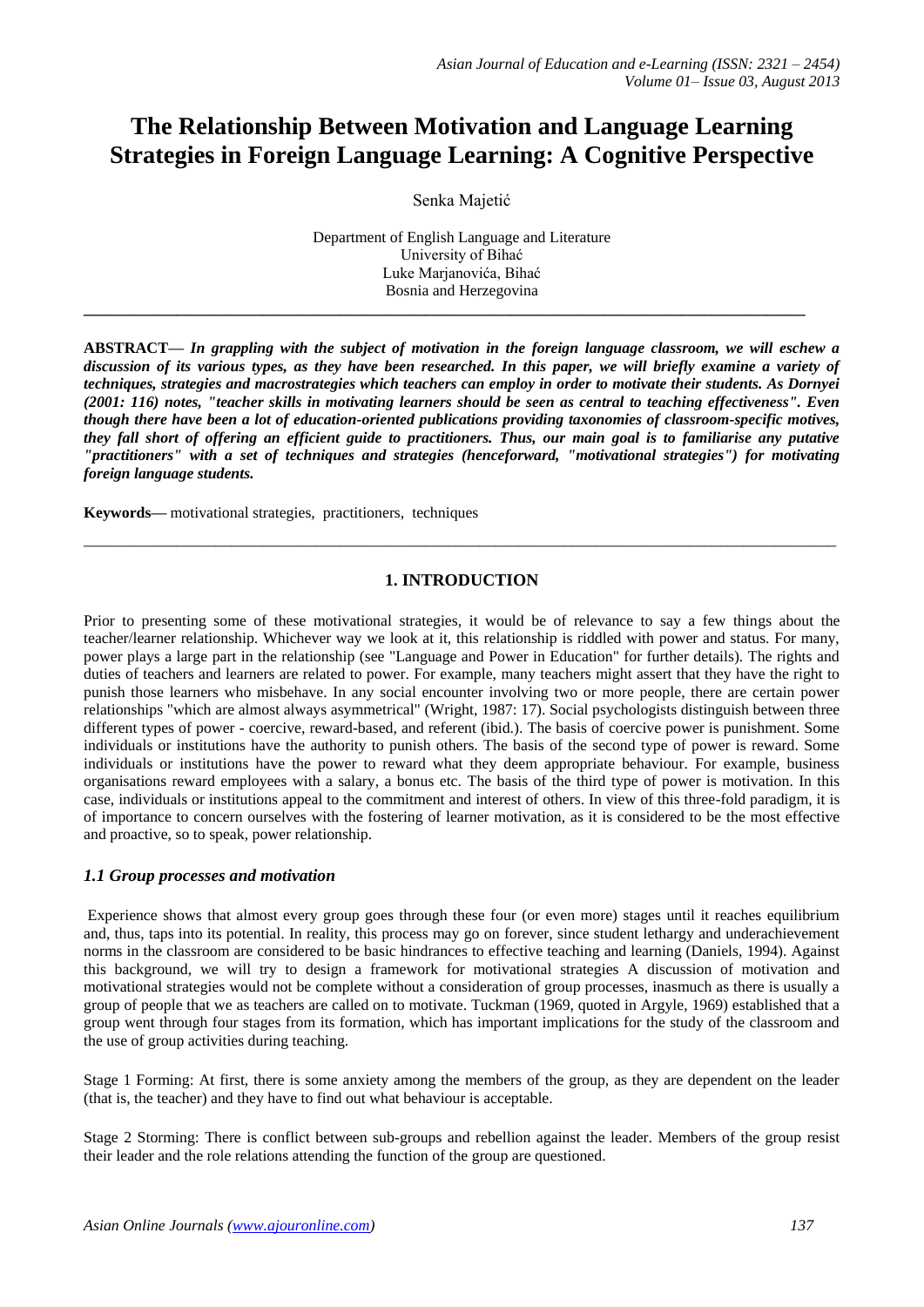Stage 3 Norming: The group begins to develop a sort of cohesion. Members of the group begin to support each other. At this stage, there is co-operation and open exchange of views and feelings about their roles and each other.

Stage 4 Performing: Most problems are resolved and there is a great deal of interpersonal activity. Everyone is devoted to completing the tasks they have been assigned.

# *1.2 A framework for motivational strategies*

As we have already said, skill in motivating students to learn is of paramount importance. Until recently, however, teachers were forced to rely on "bag-of-tricks" approaches in their attempt to manage their classroom and motivate their learners. Good and Brophy (1994: 212) hold that these approaches have been influenced by two contradictory views: a) that learning should be fun and that any motivation problems that may appear should be ascribed to the teacher's attempt to convert an enjoyable activity to drudgery; and b) that school activities are inherently boring and unrewarding, so that we must rely on extrinsic rewards and punishment with a view to forcing students to engage in these unpleasant tasks.

Rewards and punishments may be a mainstay of the teaching-learning process, but they are not the only tools in teachers' arsenal. Dornyei (2001: 119) believes that "the spectrum of other potentially more effective motivational strategies is so broad that it is hard to imagine that none of them would work."

The central question in designing a framework of motivational strategies is to decide how to organise them into separate themes. The following taxonomy, around which our main discussion will revolve, is based on the process-oriented model by Dornyei and Otto (1998). The key units in this taxonomy are as follows:

- Creating the basic motivational conditions, which involves setting the scene for the use of motivational strategies
- Generating student motivation, which roughly corresponds to the preactional phase in the model
- Maintaining and protecting motivation, which corresponds to the actional phase
- Encouraging positive self-evaluation, which corresponds to the postactional phase

# **2. RESEARCH DESIGN**

#### *2. 1 Creating the basic motivational conditions*

Motivational strategies cannot work in a vacuum, nor are they set in stone. There are certain preconditions to be met before any attempts to generate motivation can be effective. Some of these conditions are the following:

- a. appropriate teacher behaviour and good teacher-student rapport
- b. a pleasant and supportive classroom atmosphere
- c. a cohesive learner group characterised by appropriate group norms

# *2. 2 Appropriate teacher behaviour and good teacher-student rapport*

Whatever is done by a teacher has a motivational, formative, influence on students. In other words, teacher behaviour is a powerful "motivational tool" (Dornyei, 2001: 120). Teacher influences are manifold, ranging from the rapport with the students to teacher behaviours which "prevail upon" and/or "attract" students to engage in tasks. For Alison (1993), a key element is to establish a relationship of mutual trust and respect with the learners, by means of talking with them on a personal level. This mutual trust could lead to enthusiasm. At any rate, enthusiastic teachers impart a sense of commitment to, and interest in, the subject matter, not only verbally but also non-verbally - cues that students take from them about how to behave.

#### *2. 3 A pleasant and supportive classroom atmosphere*

It stands to reason that a tense classroom climate can undermine learning and demotivate learners (see MacIntyre, 1999 and Young, 1999 for further details). On the other hand, learner motivation will reach its peak in a safe classroom climate in which students can express their opinions and feel that they do not run the risk of being ridiculed.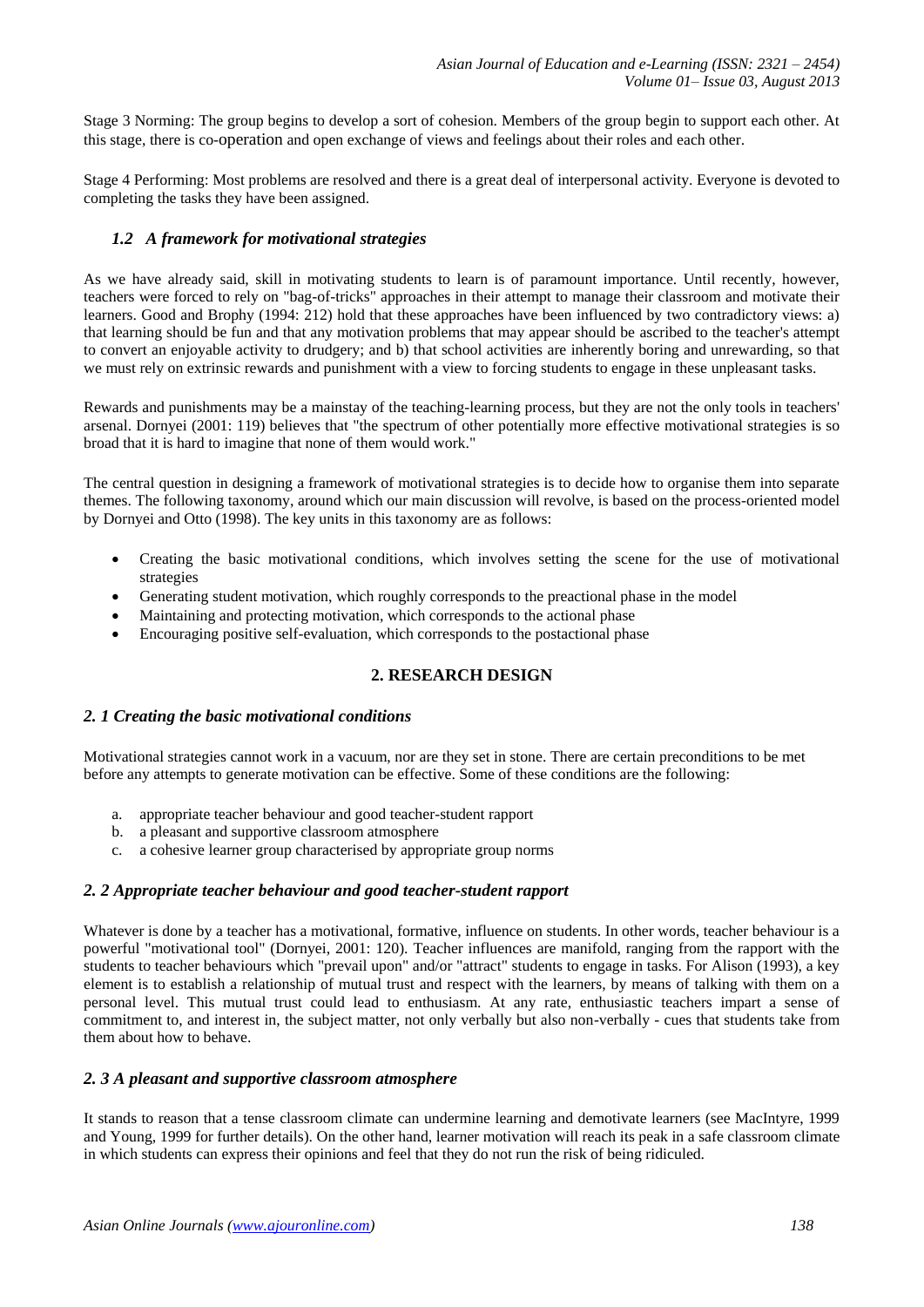To be motivated to learn, students need both ample opportunites to learn and steady encouragement and support of their learning efforts. Because such motivation is unlikely to develop in a chaotic classroom, it is important that the teacher organise and manage the classroom as an effective learning environment. Furthermore, because anxious or alienated students are unlikely to develop motivation to learn, it is important that learning occur within a relaxed and supportive atmosphere (Good and Brophy, 1994: 215).

# **3. DISCUSSION**

#### *3. 1 A cohesive learner group characterised by appropriate group norms*

As was hinted at above, fragmented groups, characterised by lack of cooperativeness, can easily become ineffective, thus putting paid to the individual members' commitment to learn. There are several factors that promote group cohesiveness, such as the time spent together and shared group history, learning about each other, interaction, intergroup competition, common threat, active presence of the leader (see Ehrman and Dornyei, 1998: 142).

As for group norms, they should be discussed and adopted by members, in order to be constructive and long-lasting. If a norm mandated by a teacher fails to be accepted as proper by the majority of the class members, it will not become a group norm.

#### *3. 2 Generating student motivation*

Ideally, all learners exhibit an inborn curiosity to explore the world, so they are likely to find the learning experience per se instrinsically pleasant. In reality, however, this "curiosity" is vitiated by such inexorable factors as compulsory school attendance, curriculum content, and grades - most importantly, the premium placed on them.

Apparently, unless teachers, inter alia, increase their learners' "goal-orientedness", make curriculum relevant for them, and create realistic learner beliefs, they will come up against a classroom environment fraught with lack of cohesiveness and rebellion.

#### **4. RESULTS**

#### *4. 1 Increasing the learners' "goal-orientedness"*

In an ordinary class, many, if not most, students do not understand why they are involved in an activity. It may be the case that the goal set by outsiders (i.e., the teacher or the curriculum) is far from being accepted by the group members. Thus, it would seem beneficial to increase the group's goal-orientedness, that is, the extent to which the group tunes in to the pursuit of its official goal. This could be achieved by allowing students to define their own personal criteria for what should be a group goal.

#### *4. 2 Making the curriculum relevant for the learners*

Many students do their homework and engage in all sorts of learning activities, even when a subject is not very interesting. Obviously, these students share the belief of the curriculum makers that what they are being taught will come in handy. In order to inspire learners to concern themselves with most learning activities, we should find out their goals and the topics they want to learn, and try to incorporate them into the curriculum. According to Chambers (1999: 37), "If the teacher is to motivate pupils to learn, then relevance has to be the red thread permeating activities".

# *4. 3 Creating realistic learner beliefs*

It is widely acknowledged that learner beliefs about how much progress to expect, and at what pace, can, and do, lead to disappointment. Therefore, it is important to help learners get rid of their preconceived notions that are likely to hinder their attainment. To this end, learners need to develop an understanding of the nature of second language learning, and should be cognisant of the fact that the mastery of L2 can be achieved in different ways, using a diversity of strategies, and a key factor is for learners to discover for themselves the optimal methods and techniques.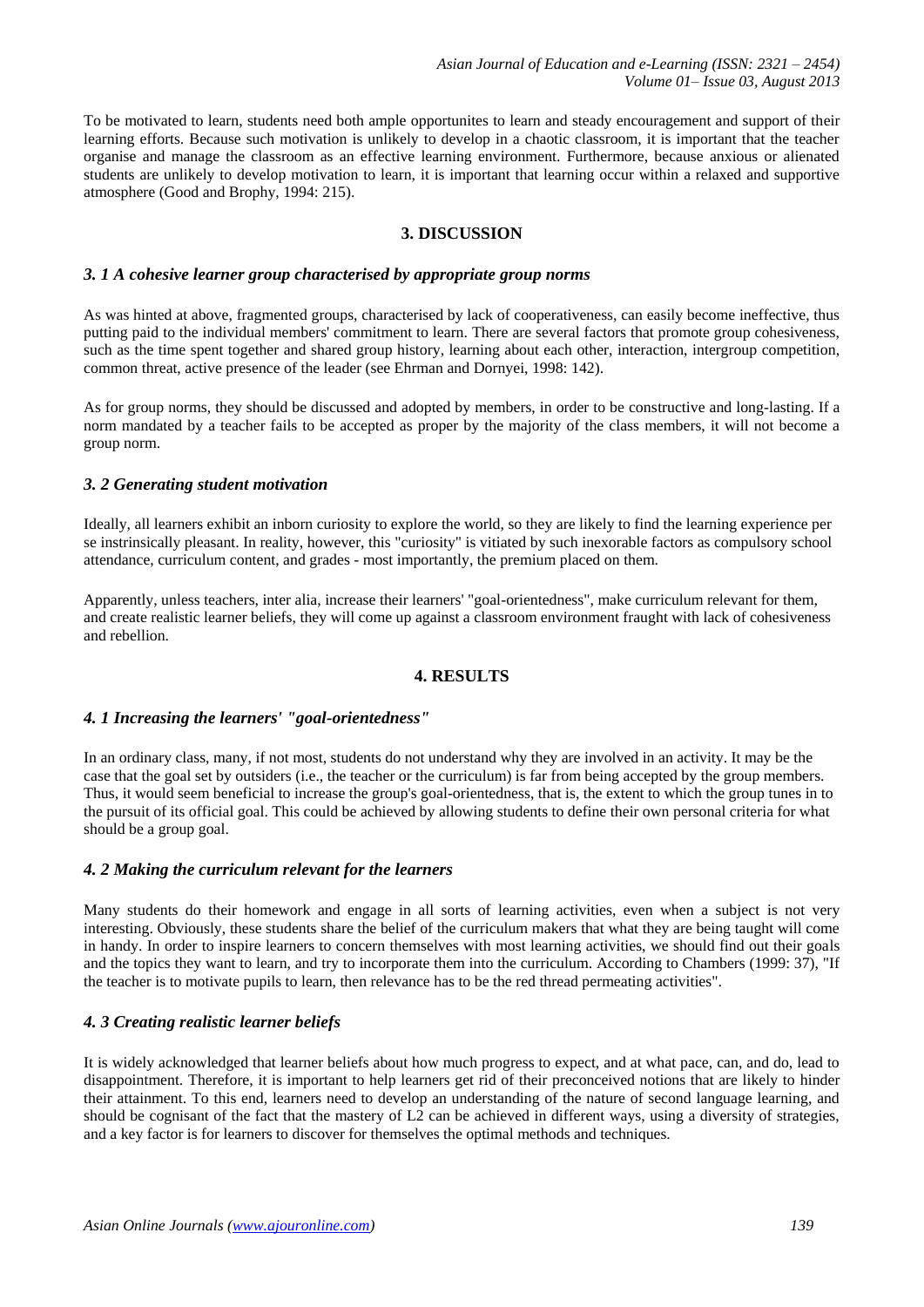# *4. 4 Maintaining and protecting motivation*

Unless motivation is sustained and protected when action has commenced, the natural tendency to get tired or bored of the task and succumb to any attractive distractions will result in demotivation. Therefore, there should be a motivational repertoire including several motivation maintenance strategies. Let us have a look at two of them: a) increasing the learners' self-confidence; and b) creating learner autonomy.

## *4. 5 Increasing the learners' self-confidence*

In an inherently face-threatening context, as the language classroom is likely to be, it is important to find out how to maintain and increase the learners' self-confidence. There are five approaches that purport to help to this end (Dornyei, 2001: 130):

- 1. Teachers can foster the belief that competence is a changeable aspect of development.
- 2. Favourable self-conceptions of L2 competence can be promoted by providing regular experiences of success.
- 3. Everyone is more interested in a task if they feel that they make a contribution.
- 4. A small personal word of encouragement is sufficient.
- 5. Teachers can reduce classroom anxiety by making the learning context less stressful.

## *4. 5. 1 Creating learner autonomy*

Many educationists and researchers (Benson, 2000; Little, 1991; Wenden, 1991; also see my article, "What is Learner Autonomy and How can it be Fostered?") argue that taking charge of one's learning, that is, becoming an autonomous learner, can prove beneficial to learning. This assumption is premised on humanistic psychology, namely that "the only kind of learning which significantly affects behaviour is self-discovered, self-appropriated learning" (Rogers, 1961: 276). Benson (2000, found in Dornyei, 2001: 131) distinguishes between five types of practice fostering the development of autonomy:

- 1. resource-based approaches, which emphasise independent interaction with learning materials
- 2. technology-based approaches, which emphasise independent interaction with educational technologies
- 3. learner-based approaches, which emphasise the direct production of behavioural and psychological changes in the learner
- 4. classroom-based approaches, which emphasise changes in the relationship between learners and teachers in the classroom
- 5. curriculum-based approaches, which extend the idea of learner control over the planning and evaluation of learning to the curriculum as a whole

Good and Brophy (1994: 228) note that "the simplest way to ensure that people value what they are doing is to maximise their free choice and autonomy" - a sentiment shared by Ushioda (1997: 41), who remarks that "Self-motivation is a question of thinking effectively and meaningfully about learning experience and learning goals. It is a question of applying positive thought patterns and belief structures so as to optimise and sustain one's involvement in learning".

#### *4. 5. 2 Encouraging positive self-evaluation*

Research has shown that the way learners feel about their accomplishments and the amount of satisfaction they experience after task completion will determine how teachers approach and tackle subsequent learning tasks. By employing appropriate strategies, the latter can help learners to evaluate themselves in a positive light, encouraging them to take credit for their advances. Dornyei (2001: 134) presents three areas of such strategies:

- 1. promoting attributions to effort rather than to ability
- 2. providing motivational feedback
- 3. increasing learner satisfaction and the question of rewards and grades

We will only briefly discuss the third one.